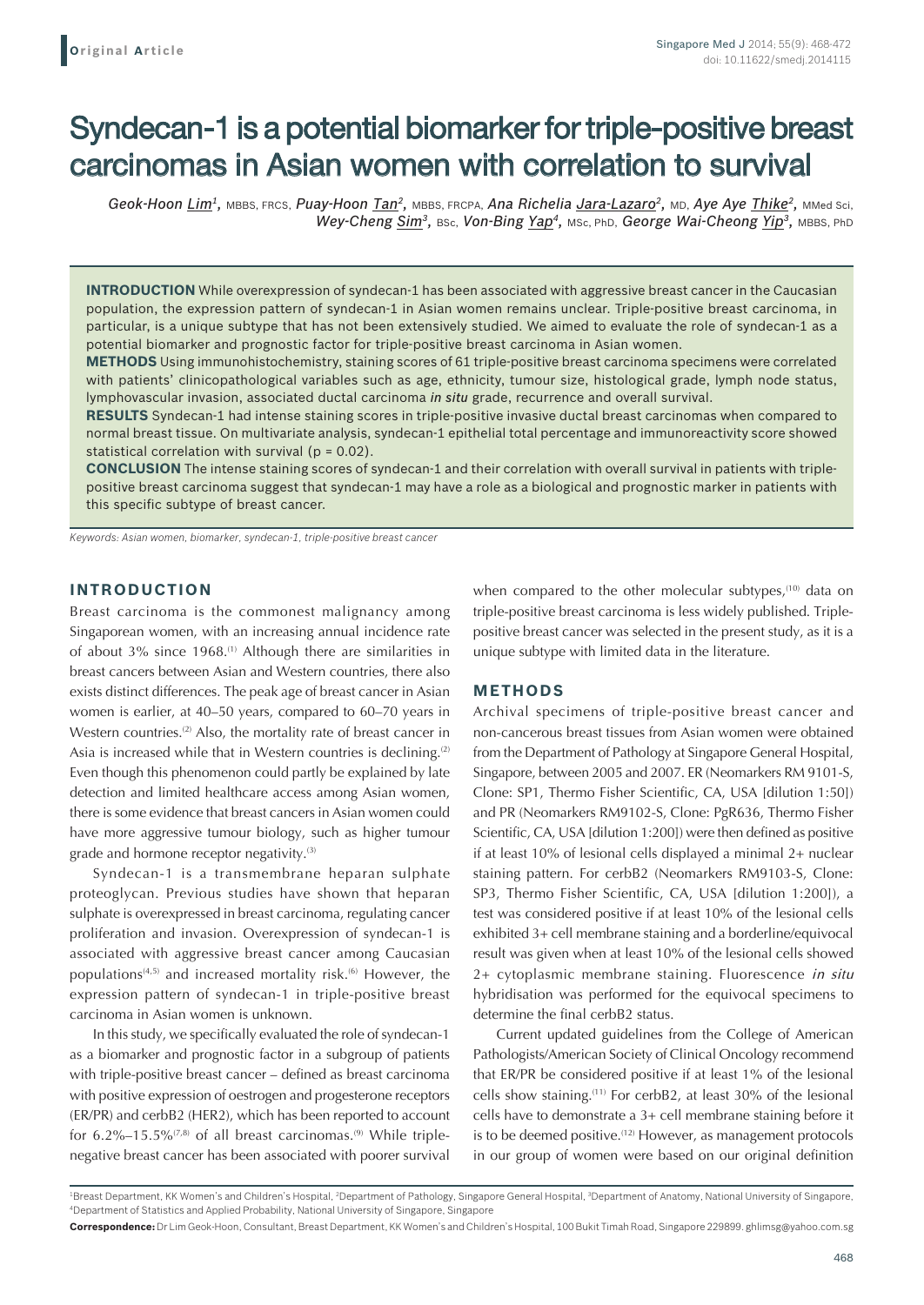of a 10% threshold, this cutoff was applied for the purpose of the current study. Results that failed to fulfil our criteria were regarded as negative.

Representative areas were selected for tissue microarray (TMA) construction by pathologists using the Beecher microarrayer (Beecher Instruments, Sun Prairie, WI, USA). Each TMA was constructed using 1-mm cores, with two cores per specimen. Immunohistochemical staining was carried out on tissue microarray blocks using a syndecan-1 antibody by the labeled streptavidin-biotin method. Briefly, tissue microarray sections were deparaffinised, rehydrated and endogenous peroxidase activity was quenched with 0.3% hydrogen peroxide for 10 min. Antigen retrieval was performed using microwave at 100°C for 20 min in citrate buffer. Primary mouse syndecan-1 monoclonal immunoglobulin G1 antibody (Clone: DL-101; vCell Science, Santa Cruz, CA, USA) at 1:25 dilution was then added and incubated overnight at 4°C. Negative controls, which were normal breast tissue from the same patients, were obtained by omitting the primary antibody. After washing with Tris-buffered saline, a secondary antibody was added and incubated for 1 hr at room temperature. Visualisation was achieved by using diaminobenzidine (EnVision™+ Dual Link system-HRP [DAB+]; Dakocytomation, Carpinteria, CA, USA) as the substrate followed by counterstaining with haematoxylin.

The immunoreactivity of both epithelial (cytoplasmic) and stromal components was examined by two assessors who were blinded to the patient's clinical outcome. Staining intensity was scored as '0', '1+', '2+' and '3+', indicating nil, mild, moderate and marked intensity, respectively. The proportion of tumour cells stained was recorded as total percentage (TP), immunoreactivity score (IRS; the sum of each staining intensity  $\times$  its respective TP) and weighted average intensity (WAI) score, which was calculated as the ratio of IRS:TP. Comparison was made between the two assessors' scores; when in conflict, the score was reviewed together and a consensus score agreed upon. These scores were then analysed against clinicopathological variables such as age, ethnicity, tumour size, histological grade, lymph node status, lymphovascular invasion and associated ductal carcinoma *in situ* (DCIS) grade, which were retrieved from the patients' pathology reports.

All patients underwent surgery for their breast cancer. Surgery included a lumpectomy or mastectomy with axillary dissection. Based on the final histology findings, patients underwent adjuvant therapy, as per recommendations discussed at multidisciplinary tumour board meetings. Immunoreactivity scores of triple-positive breast carcinoma were correlated with recurrence and survival follow-up till 17 May 2011. Overall survival was calculated from the date of histological diagnosis of breast malignancy to the date of death from any cause or to the last known follow-up date. Recurrence was calculated from the date of histological diagnosis of breast malignancy to the date of recurrence either as locoregional or distant metastases.

All analyses were performed using the Statistical Package for the Social Sciences version 17 (SPSS Inc, Chicago, IL, USA) and R version 2.11.1. The relationship between the clinicopathological variables and immunohistochemical scores was tested using



**Fig. 1** Schematic representation of patients' recruitment.

*t*-test, chi-square test or Fisher's exact test. Multivariate analysis using logistic regression was performed to assess for any independent relationship between the immunohistochemical scores and clinicopathological variables, and also between the immunohistochemical scores and overall survival and recurrence after adjusting for the clinicopathological variables. A p-value < 0.05 was considered to be statistically significant. The survival data was analysed using the Kaplan-Meier curve and log-rank test.

#### **RESULTS**

Of the 75 patients with triple-positive breast carcinoma, only 67 patients with breast cancer and 61 normal-matched breast tissues were suitable for analysis. The remaining specimens were rendered unsuitable due to loss of some sections of the individual cores during cutting of the tissue microarray blocks ( $n = 8$ ). Of the 67 patients with breast cancer, 63 patients had invasive ductal carcinoma (IDC). The remaining four patients had invasive breast cancer of different histological subtypes, such as lobular  $(n = 2)$ , papillary ( $n = 1$ ) and mucinous ( $n = 1$ ) carcinoma, and were thus excluded. Clinicopathological data were missing for two patients. Hence, 61 triple-positive IDC specimens and their microarrays were eventually analysed (Fig. 1).

The mean and median ages of the final cohort were 52.2 (range 28–90) and 50.0 years, respectively (Table I). A majority of the patients was of Chinese ( $n = 49$ , 80.3%) ethnicity. Mean tumour size was 31.5 mm and a majority of the patients ( $n = 44$ , 72.1%) had high-grade IDC.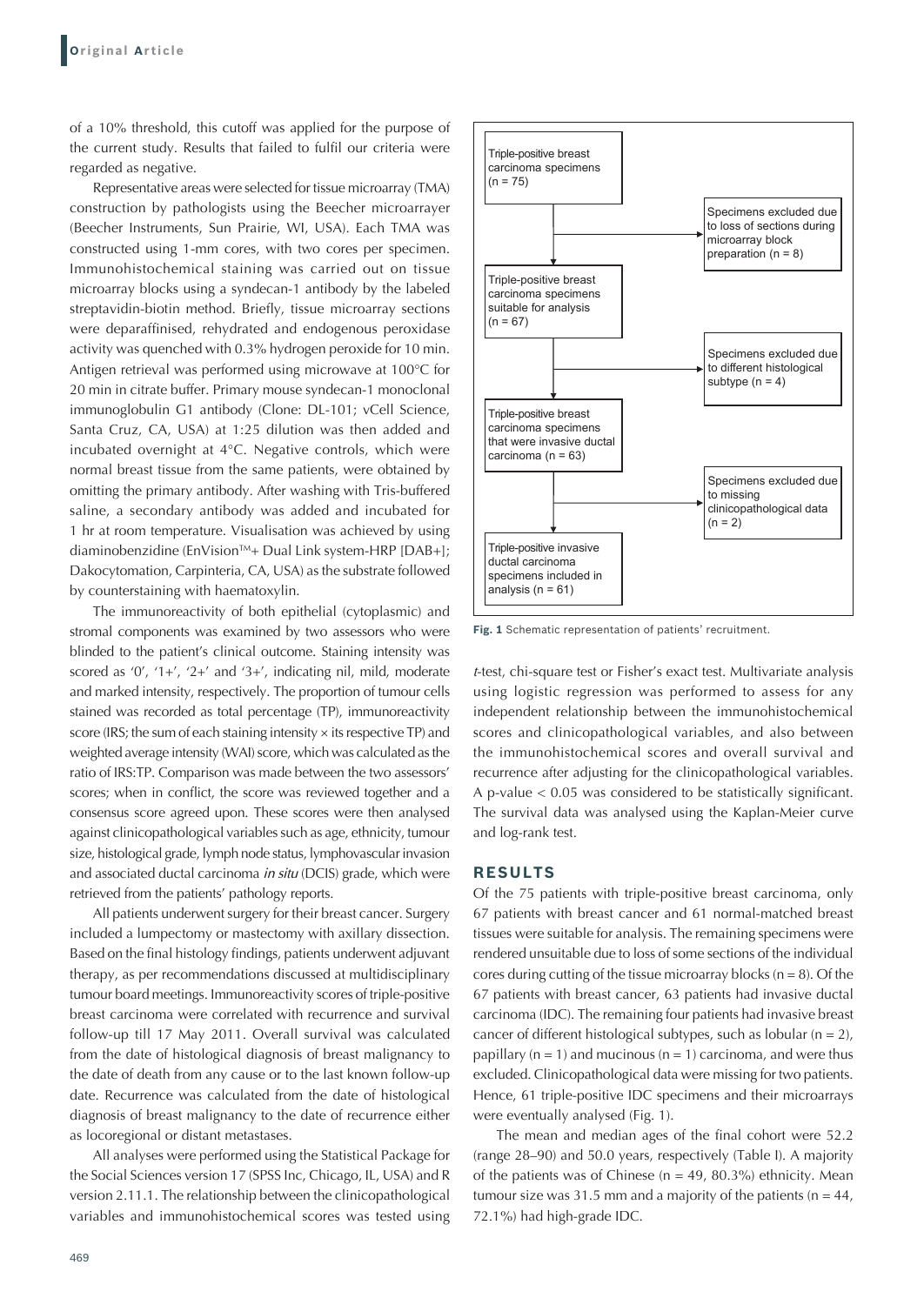| Table I. Demographic characteristics of patients with triple-positive |
|-----------------------------------------------------------------------|
| invasive ductal carcinoma (n = 61).                                   |

**Table II. Correlation of clinicopathological parameters with syndecan‑1 epithelial immunoreactivity scoring in patients with triple‑positive invasive ductal carcinoma (n = 61).**

| <b>Clinicopathological parameter</b>        | No. (%)             |  |
|---------------------------------------------|---------------------|--|
| Age* (yr)                                   | 52.2 (28-90); 50.0  |  |
| <b>Ethnicity</b>                            |                     |  |
| Chinese                                     | 49 (80.3)           |  |
| Malav                                       | 9(14.8)             |  |
| Indian                                      | 2(3.3)              |  |
| Other                                       | 1(1.6)              |  |
| Tumour size* (mm)                           | $31.5(5-100); 30.0$ |  |
| <b>Lymphovascular invasion</b>              |                     |  |
| Absent                                      | 37(60.7)            |  |
| Present                                     | 24 (39.3)           |  |
| No. of lymph nodes                          |                     |  |
| 0 nodes                                     | 20(32.8)            |  |
| $1-3$ nodes                                 | 17(27.9)            |  |
| > 3 nodes                                   | 14 (22.9)           |  |
| Not available                               | 10(16.4)            |  |
| <b>Histological grade</b>                   |                     |  |
| IDC grade 1                                 | 2(3.3)              |  |
| IDC grade 2                                 | 15(24.6)            |  |
| IDC grade 3                                 | 44 (72.1)           |  |
| <b>Associated DCIS</b>                      |                     |  |
| Absent                                      | 5(8.2)              |  |
| Low grade                                   | 5(8.2)              |  |
| Intermediate grade                          | 7(11.5)             |  |
| High grade                                  | 44 (72.1)           |  |
| Syndecan-1 epithelial staining <sup>+</sup> |                     |  |
| TP score                                    | $65.4(0-90)$        |  |
| <b>IRS</b>                                  | $83.5(0-180)$       |  |
| WAI score                                   | $1.13(0-2)$         |  |
| Syndecan-1 stromal staining <sup>+</sup>    |                     |  |
| TP score                                    | $9.3(0 - 70)$       |  |
| <b>IRS</b>                                  | $9.3(0-70)$         |  |
| <b>WAI</b> score                            | $0.74(0-1)$         |  |

\*Data is presented as mean (range); median. †Data is presented as mean (range). DCIS: ductal carcinoma *in situ*; IDC: invasive ductal carcinoma; IRS: immunoreactivity score; TP: total percentage; WAI: weighted average intensity

There was statistically significant syndecan-1 staining of the malignant epithelial component in tumour tissue from the triplepositive breast cancer group (Fig. 2) compared to the benign epithelium of normal tissue (TP:  $65.4\%$  vs.  $16.3\%$ ,  $p < 0.001$ ). The stromal component of tumour tissue also showed statistically significant syndecan-1 staining when compared to normal breast tissue (WAI score: 0.74 vs. 0.49,  $p = 0.018$ ). Fig. 3 shows minimal syndecan-1 immunohistochemical staining in normal breast tissue.

The IRS of syndecan-1 epithelial staining in triplepositive breast cancer specimens correlated inversely with lymphovascular invasion ( $p = 0.019$ ) and associated DCIS grade ( $p = 0.025$ ) (Table II). Multivariate analysis revealed no significant association between syndecan-1 epithelial IRS score and the clinicopathological parameters, although lymphovascular invasion showed a mild association ( $p = 0.07$ ). The stromal component of the triple-positive breast cancer group did not show any statistical association with clinicopathological variables.

For survival analysis, six patients with triple-positive breast carcinoma were found to be lost to follow-up. After a median follow-up of 54 months, triple-positive patients had an overall

| Clinicopathological<br>parameter | Syndecan-1 epithelial<br>component staining* |           | p-value <sup>+</sup> |
|----------------------------------|----------------------------------------------|-----------|----------------------|
|                                  | $IRS \leq 100$                               | IRS > 100 |                      |
| Mean age (yr)                    |                                              |           | 0.309                |
| $\leq 45$ (n = 19)               | 17 (89.5)                                    | 2(10.5)   |                      |
| $> 45$ (n = 42)                  | 32(76.2)                                     | 10(23.8)  |                      |
| <b>Ethnicity</b>                 |                                              |           | 0.198                |
| Chinese $(n = 49)$               | 40(81.6)                                     | 9(18.4)   |                      |
| Malay $(n = 9)$                  | 7(77.8)                                      | 2(22.2)   |                      |
| Indian $(n = 2)$                 | 2(100)                                       | 0(0.0)    |                      |
| Other $(n = 1)$                  | (0.0)                                        | 1(100)    |                      |
| <b>Mean tumour size</b>          |                                              |           | 1.000                |
| ≤ 55 mm (n = 56)                 | 45 (80.4)                                    | 11 (19.6) |                      |
| $> 55$ mm (n = 5)                | 4(80.0)                                      | 1(20.0)   |                      |
| <b>Lymphovascular invasion</b>   |                                              |           | $0.019*$             |
| Absent $(n = 37)$                | 26 (70.3)                                    | 11(29.7)  |                      |
| Present ( $n = 24$ )             | 23(95.8)                                     | 1(4.2)    |                      |
| No. of lymph nodes               |                                              |           | 0.065                |
| $0 (n = 21)$                     | 16 (76.2)                                    | 5(23.8)   |                      |
| $1 - 3$ (n = 17)                 | 16 (94.1)                                    | 1(5.9)    |                      |
| $> 3 (n = 14)$                   | 12(85.7)                                     | 2(14.3)   |                      |
| $NA(n = 9)$                      | 5(55.6)                                      | 4(44.4)   |                      |
| <b>Histological grade</b>        |                                              |           | 0.711                |
| $IDC 1 (n = 2)$                  | 2(100)                                       | 0(0.0)    |                      |
| $IDC 2 (n = 15)$                 | 11(73.3)                                     | 4(26.7)   |                      |
| $IDC 3 (n = 44)$                 | 36 (81.8)                                    | 8(18.2)   |                      |
| <b>Associated DCIS grade</b>     |                                              |           | $0.025*$             |
| Absent $(n = 5)$                 | 3(60.0)                                      | 2(40.0)   |                      |
| Low $(n = 5)$                    | 2(40.0)                                      | 3(60.0)   |                      |
| Intermediate $(n = 7)$           | 5(71.4)                                      | 2(28.6)   |                      |
| High $(n = 44)$                  | 39 (88.6)                                    | 5(11.4)   |                      |

 $*$ Data is presented as no.  $(\%)$ ,  $*$  to-value is calculated for difference between IRS  $\leq$  100 and IRS > 100.  $\text{*p}$  < 0.05 is considered statistically significant. DCIS: ductal carcinoma in situ; IDC: invasive ductal carcinoma; IRS: immunoreactivity score; NA: not available

median survival of 55 (range 21–74) months (Fig. 4). The overall survival was worse with increased staining scores, along with epithelial TP, IRS and WAI scores on univariate analysis. Of these, epithelial TP and epithelial IRS scores showed the most statistical significance  $(p = 0.01)$ . Multivariate analysis of the staining scores, after adjusting for other clinicopathological factors, revealed statistically significant correlation between epithelial TP and epithelial IRS scores and survival ( $p = 0.02$ ). About 20% of our patients developed recurrence, with distant metastasis and local recurrence occurring in nine and two patients, respectively. Statistical analysis of these patients' epithelial scores, however, did not reveal any correlation with recurrence. Stromal staining scores also did not reveal any statistical correlation with survival or recurrence.

### **DISCUSSION**

Syndecan-1 is a transmembrane heparan sulphate proteoglycan that is involved in cell-cell cohesion, regulation of cell-matrix adhesion (13) and control of growth factor signalling. As a result, stromal syndecan-1 staining has been reported to be induced in invasive breast cancer associated with a reduction in epithelial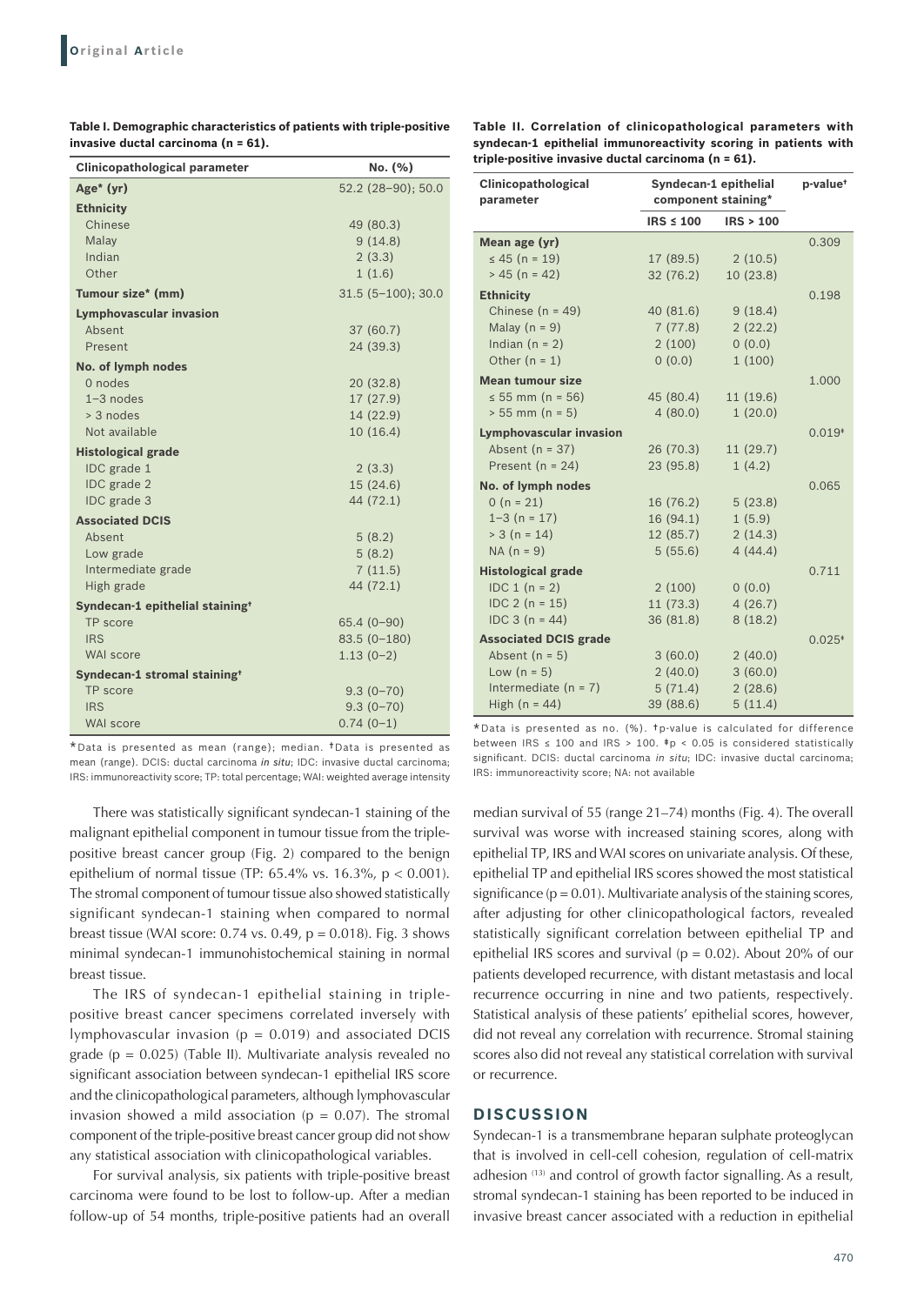

**Fig. 2** Photomicrograph of invasive ductal breast carcinoma specimen shows positive syndecan-1 staining of epithelial cytoplasmic (arrow) and stromal (arrowhead) components (Immunohistochemical staining, × 40).



**Fig. 3** Photomicrograph of normal breast tissue shows minimal syndecan-1 staining (Immunohistochemical staining, × 20).

syndecan-1 staining.<sup>(14)</sup> However, Leivonen et al have shown differing results, with epithelial syndecan-1 staining being associated with worse survival.<sup>(15)</sup> While data from Caucasian populations suggests that overexpression of syndecan-1 could be a biomarker of invasive breast cancer, little is known about the expression of syndecan-1 in Asian women, especially among patients with the triple-positive subtype of breast carcinoma.

Triple-negative breast cancer has been widely studied and advocated in several studies $(16,17)$  to have a poor prognosis among the various breast cancer subtypes. In contrast, there is limited data on triple-positive breast cancer in the literature. Although patients with triple-positive breast cancer may benefit from the use of hormonal therapy and immunotherapy – unlike patients with triple-negative breast cancer – triple-positive



**Fig. 4** Kaplan-Meier curve of triple-positive patients (solid line) with 95% confidence intervals (broken lines).

breast cancer is often not reported as the subtype with the best survival,<sup>(16,17)</sup> and its survival rate remains unpredictable. Therefore, a prognostic biomarker for triple-positive breast cancer is imperative. For this reason, the role of syndecan-1 as a survival biomarker for triple-positive breast cancer was evaluated in the present study.

In this study, there was significant syndecan-1 staining of dual epithelial and stromal components in tissues from the triplepositive breast cancer group compared to normal breast tissue. However, only the epithelial component of syndecan-1 staining in the triple-positive group showed inverse correlation with associated DCIS grade and lymphovascular invasion.

The relationship between associated DCIS and syndecan-1 is not well defined in the literature. Götte et al have shown that the expression of syndecan-1 was significantly more common in the subgroup of patients with pure DCIS than in those with DCIS and coexisting infiltrating carcinoma.<sup>(18)</sup> In the earlier study, the authors found no significant association between syndecan-1 staining and high-grade DCIS.<sup>(18)</sup> In our triple-positive breast cancer group, there was a statistically significant association of lower syndecan-1 epithelial expression in higher grades of associated DCIS in patients with IDC. The underlying mechanism is, however, unclear.

Lymphovascular invasion has been associated with an adverse outcome in breast cancer.<sup>(19)</sup> In our study, we were unable to show a positive correlation between syndecan-1 levels and the presence of lymphovascular invasion. In the current literature, little is known about the association of syndecan-1 with lymphovascular invasion, and thus, the significance of our finding will need to be confirmed by future studies.

In our study, overall survival correlated statistically with syndecan-1 epithelial TP and epithelial IRS scores, with overall survival being worse with increased epithelial TP and epithelial IRS scores. In their study on the prognostic value of syndecan-1